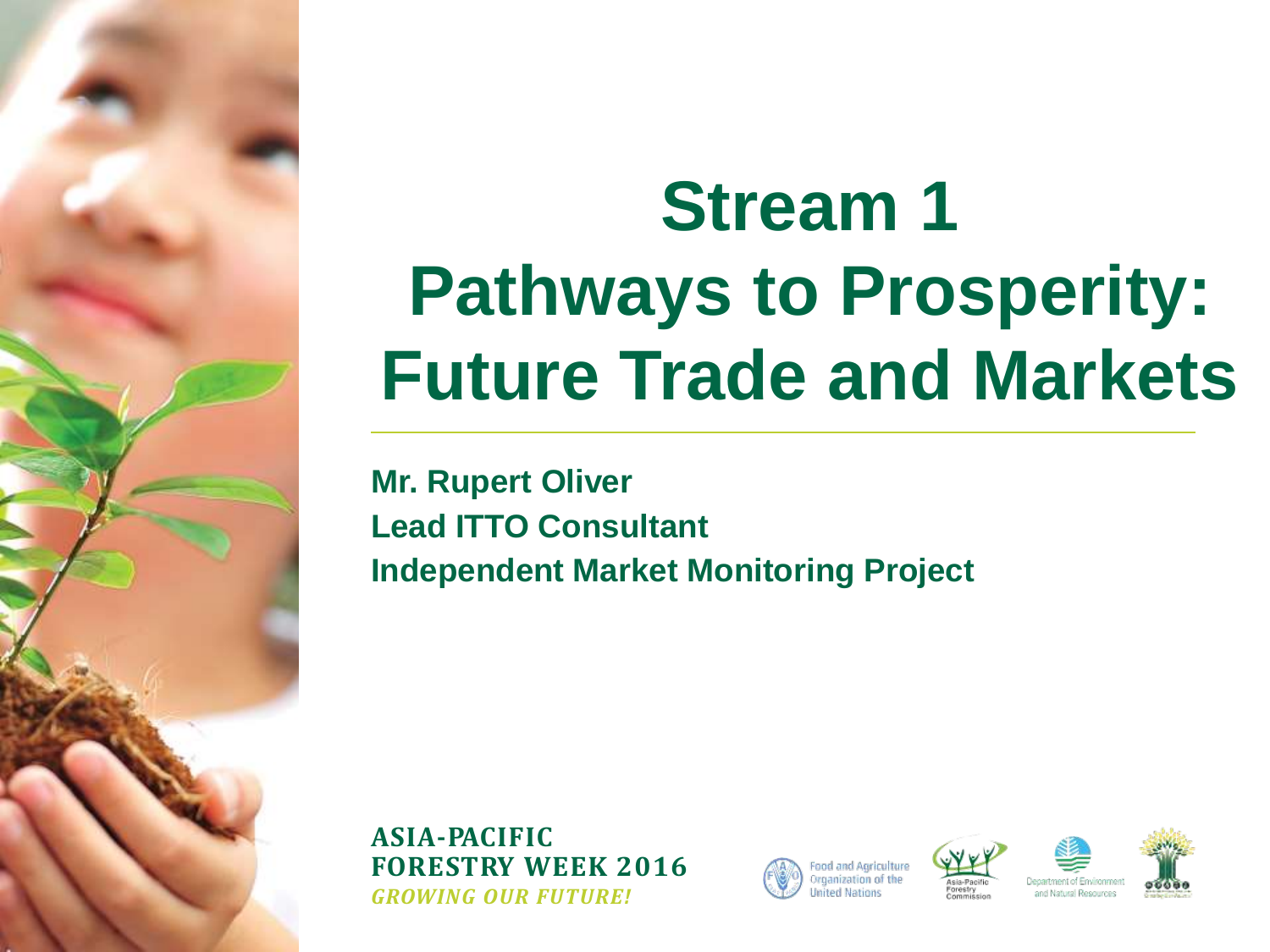#### **Organizing Institutions**

#### **Stream leaders:**

- International Tropical Timber Organization (ITTO)
- World Resources Institute (WRI)







**ASIA-PACIFIC FORESTRY WEEK 2016** *GROWING OUR FUTURE!*

d and Anciculture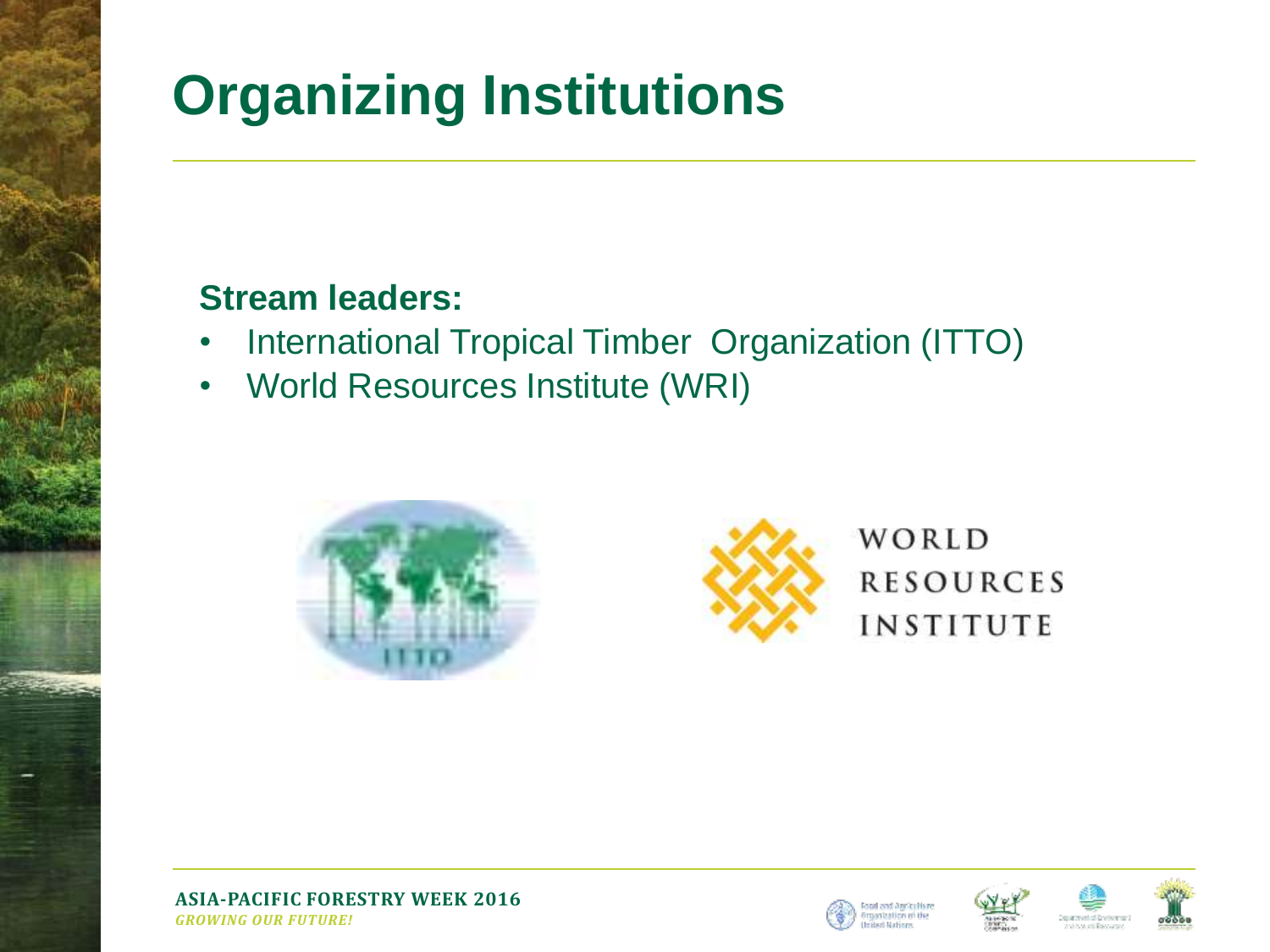## **Plenary Sessions**

#### ITTO: *Situation and Trends in the world forest products trade*

- China remains a dominant force in tropical wood trade, imports surged in 2014 but sharp slowdown in 2015 with uncertain longterm consequences
- Demographic and economic trends indicate long term projected increase in demand for wood fibre in Asia-Pacific region
- Supply and demand projections suggest increasing short-falls in wood fibre supply
- Rising need to focus policy, regulations and investment on forest resource and material efficiency
- Trade agreements such as TPP increasingly influential impact on trade in the Asia-Pacific region





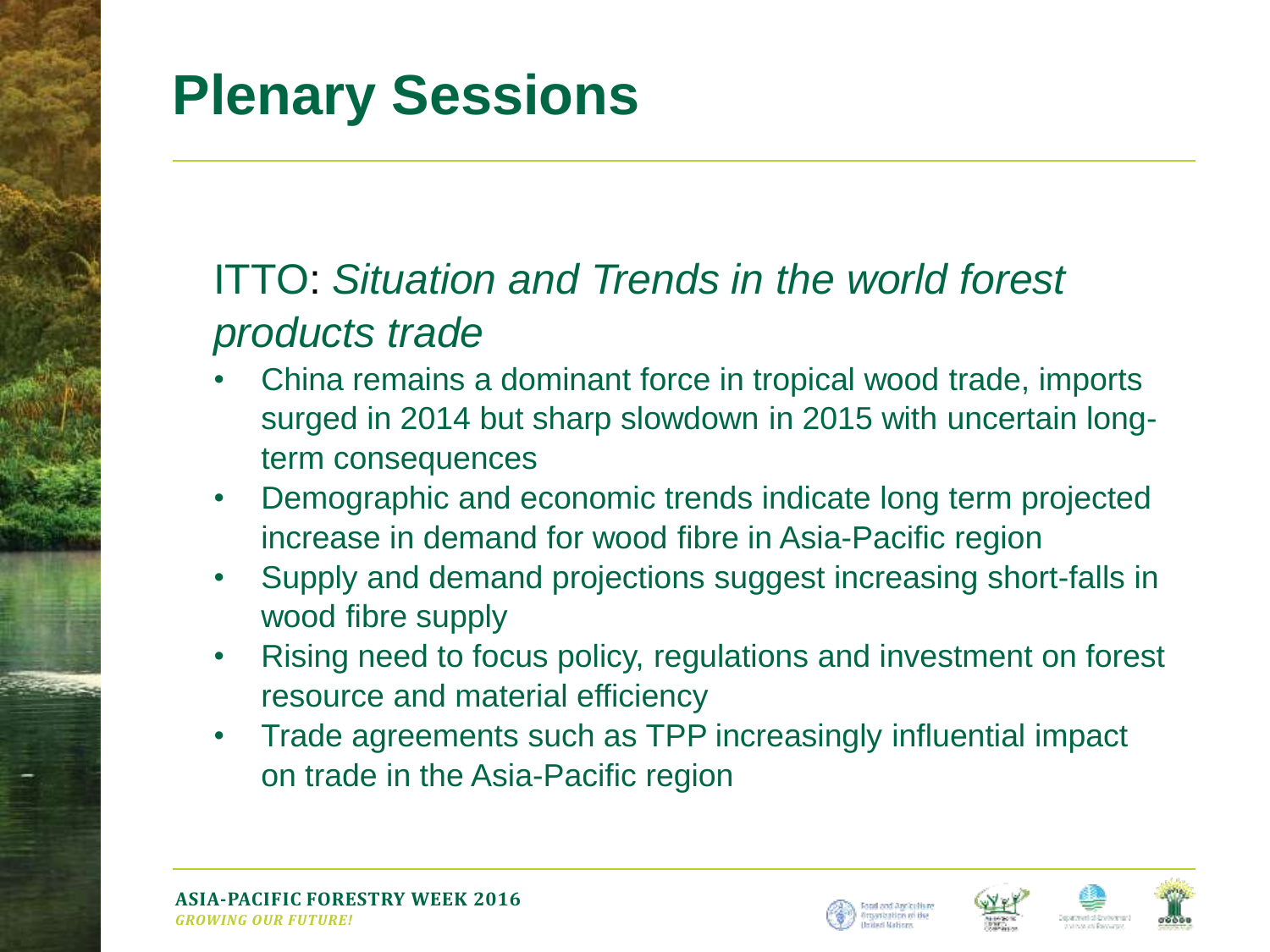### **Plenary Sessions**

#### WRI, EU FLEGT Facility, and Forest Trends: *Opportunities and challenges for market access (main focus on timber legality assurance)*

- Significant progress to develop legality verification and certification procedures in Asia-Pacific region
- Lacey-style laws enforced more widely and effectively by timber importing countries - Existing laws in US, EU, Australia, Indonesia. Korea, Japan considering similar legislation.
- TPP and FLEGT VPA to encourage further developments
- Due diligence systems becoming standard practice
- Obstacles to compliance for small-holders and composite products - some solutions in new technology & IT systems
- Strong need for capacity building and improved communication



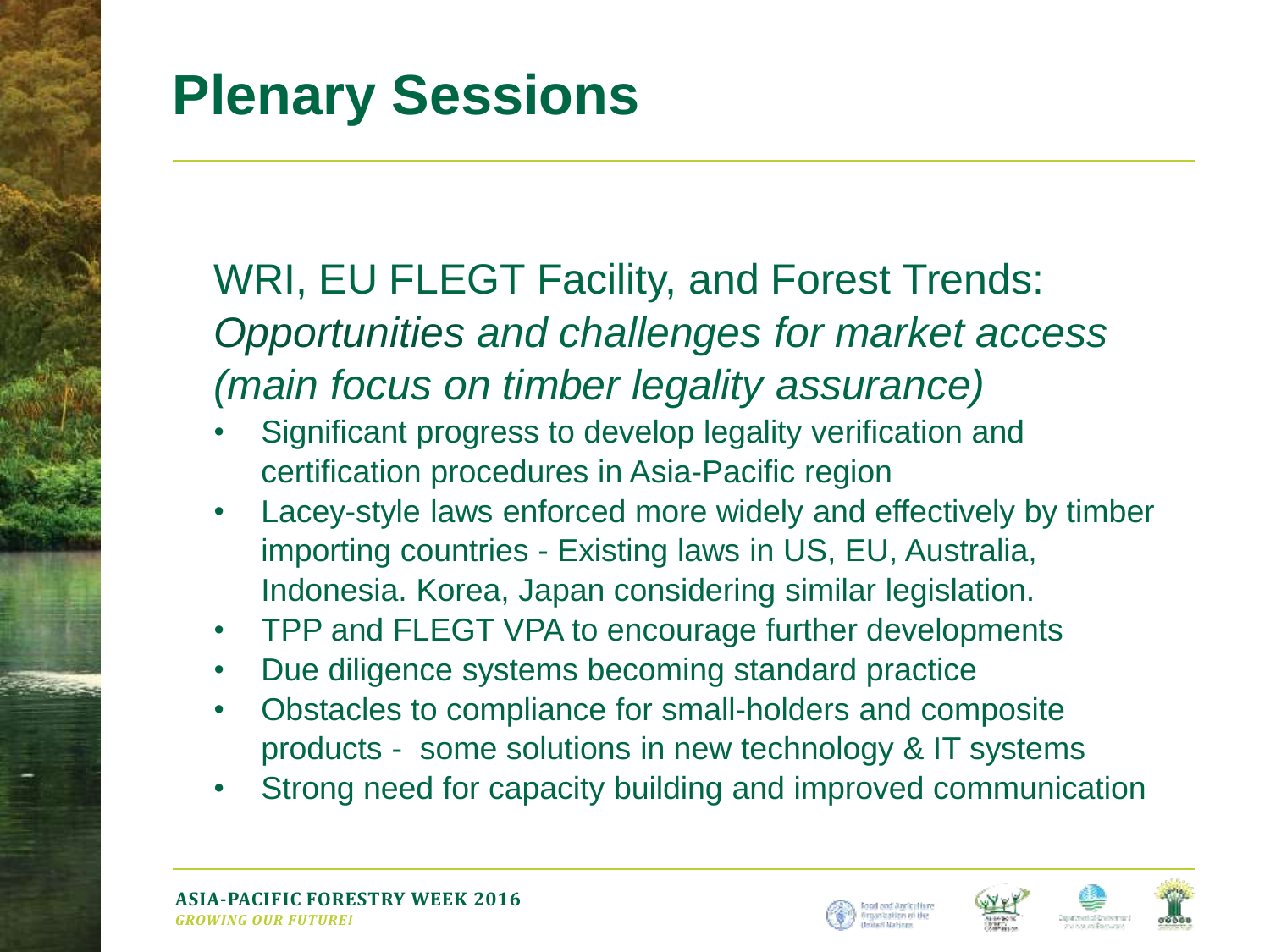#### **Parallel Sessions**

NTFP-EP, ASFN, Jaringan Madu Hutan Indonesia (JMHI), Ministry of Environment & Forestry –Indonesia: *Innovative NTFP marketing channels and mechanisms*

- NTFP value chains require connectivity, policy support, capacity building, promotion and investment to realize benefits to all stakeholders, especially community forestry producers.
- Traceability and assurance of sustainable NTFP trade chains is important to ensure the security of the system and satisfy consumers' growing awareness for sustainable consumption.
- Participatory, cost efficient, community empowering certification systems should be promoted alongside and at par with 3rd party certification.





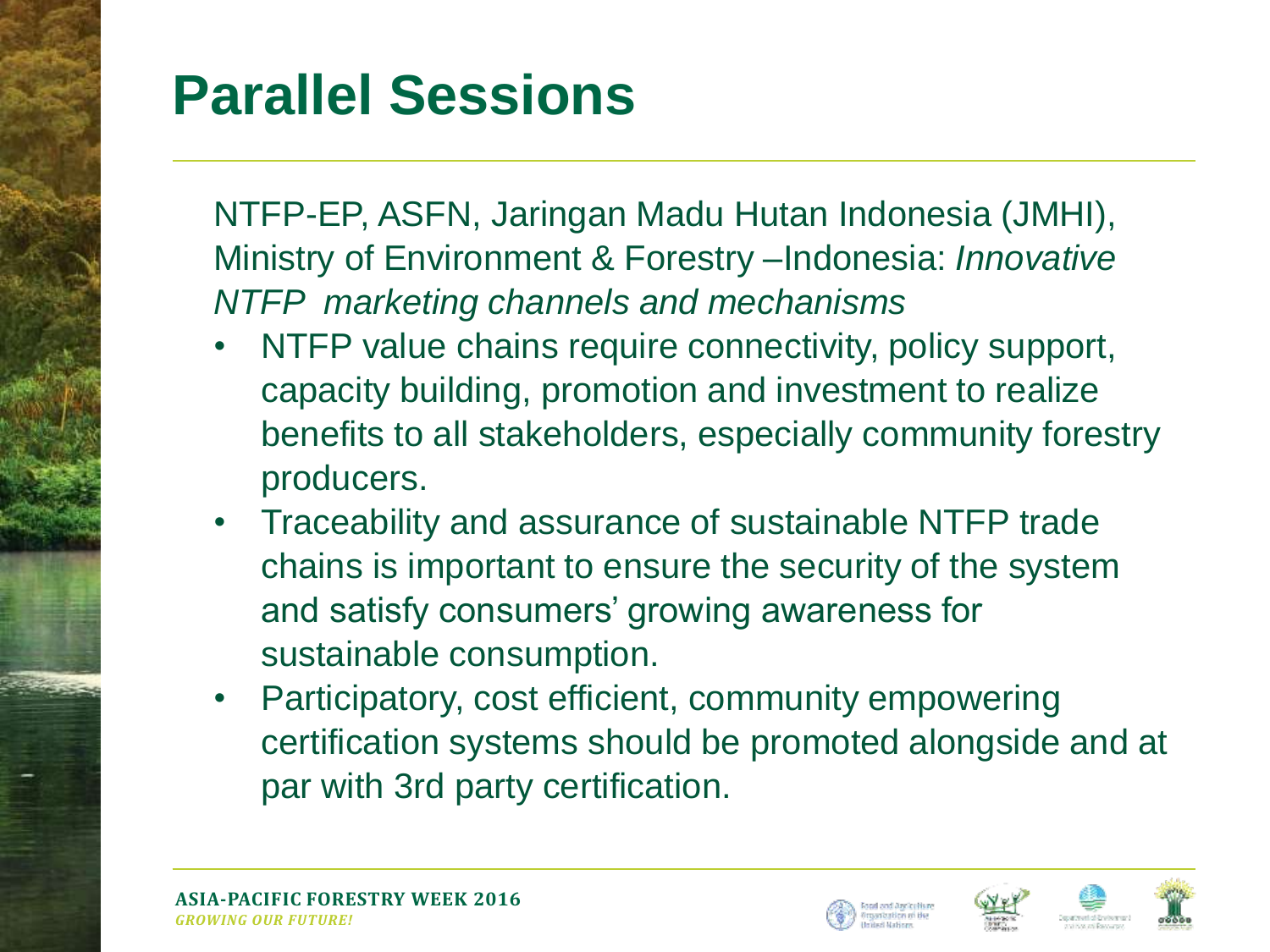## **Actionable Recommendation to APFC**

• APFC should promote and support sustainable use and trade of timber, as well as broader adoption of approaches fostering sustainability and legality of forest products, with particular attention to the needs of small forest enterprises and NTFPs, bearing in mind the diverse set of needs and responsibilities of consumer, producer and processing countries.